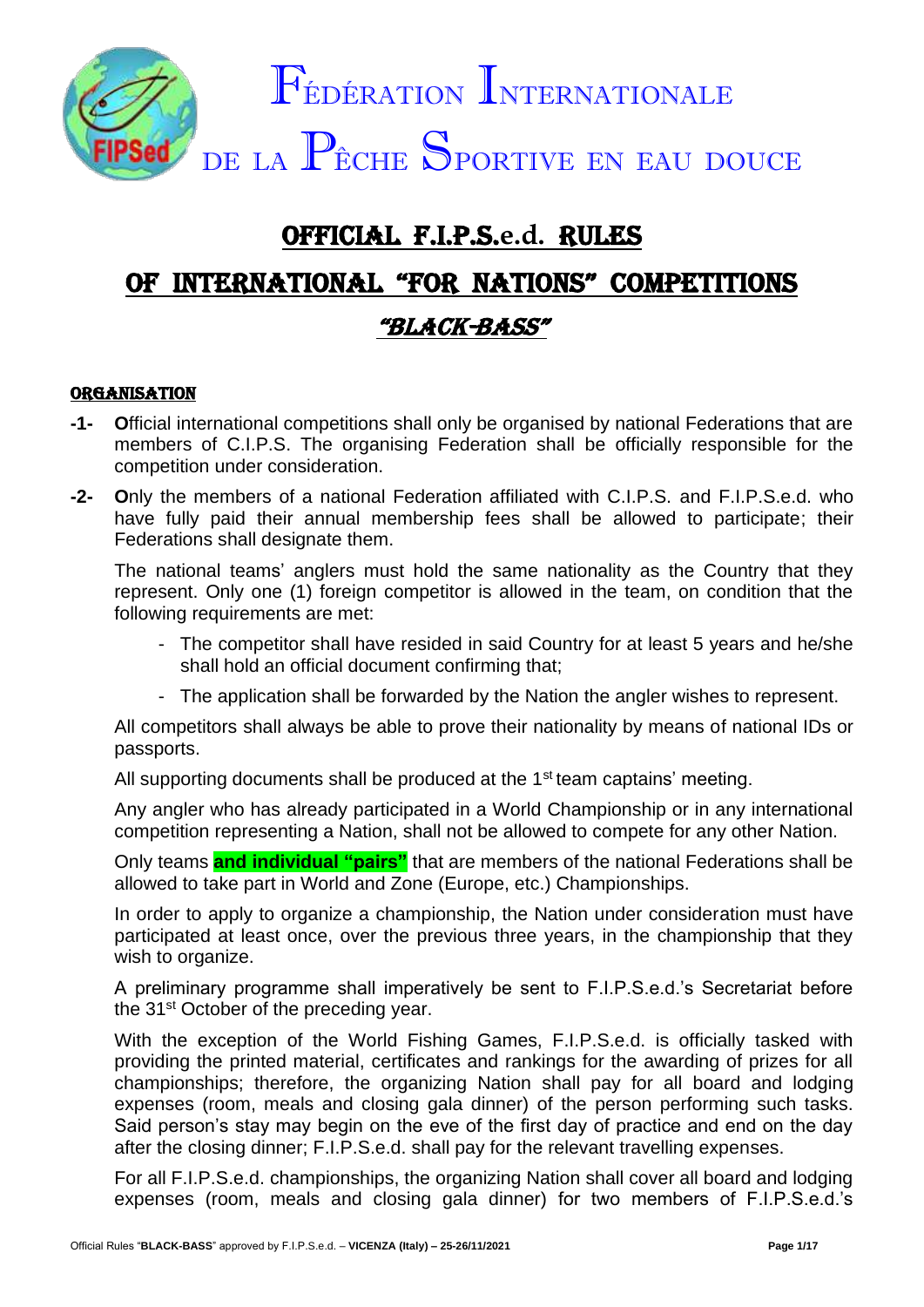Executive Committee, and for the person in charge of the rankings; their stay may begin on the eve of the first day of practice and end on the day after the closing dinner.

No championship organization shall be entrusted to a Nation if that Nation does not undertake to put live fish back into the water after they have been counted and weighed (it is forbidden to kill fish).

The Nation organizing a World or Zone Championship shall be responsible for procuring the trophies, which will be paid for by F.I.P.S.e.d.; the organizing Nation shall envisage 3 trophies for the team competitions, 6 trophies for the "pair" competitions and 2 trophies for the "pair" who has caught the biggest fish. F.I.P.S.e.d. shall refund a maximum amount of € 550 for 11 trophies. Such trophies shall feature a plate, carrying a "F.I.P.S.e.d." engraving or F.I.P.S.e.d.'s logo as well as the place and date of the championship. An invoice will be required in order to prove trophy-related expenses. If the aforesaid provisions (concerning the plate/logo) are not complied with, F.I.P.S.e.d. shall not reimburse any money. F.I.P.S.e.d. shall provide the medals.

Programmes and invitations for all championships shall only be sent to Nations that are members of F.I.P.S.e.d. (no invitations shall be sent to clubs or individuals).

**-3- E**ach C.I.P.S. member Nation shall be allowed to present one team only, composed of 3 "pairs" of competitors (for black-bass fishing, competitors compete in "pairs"). Maximum 2 reserves will be allowed for each Nation. If an angler is replaced, the substitution shall be final.

**If a C.I.P.S. member Nation isn't able to have 3 "pairs" to compose a team, the relevant anglers shall be allowed to participate as individual "pair(s)" (those anglers competing only as individual "pair" will not be included in the scoring for the Nations' medals). Maximum 2 individual "pairs" per Nation is allowed to participate, provided that the Nation of belonging has not registered any team**.

No competitor shall be allowed to participate as an individual.

**The number of teams or individual "pairs" that Nations may enter may be limited by the number of boats that the host Nation can provide. In all cases, priority will be given to the "pairs" who are part of a team and not to individual "pairs".**

Before the beginning of each leg, the team captains shall be entitled to replace competitors, by selecting them among the one included in the relevant championship participation list. It shall be possible to replace one or two members of a "pair". It shall also be allowed to replace two competitors belonging to two different "pairs" with the two official reserves. Maximum two changes shall be allowed. Substituting one competitor from one "pair" to another "pair" is forbidden. **It shall not be possible to replace any angler of individual "pairs".**

In the event of any injury during a competition, the regular participant may be replaced by one of the reserves designated in official documents, with the possibility of replacing fishing tackle. Angler substitutions shall be authorised by a Jury member.

- **-4- C**ompetitions shall be organized at watercourses, such as rivers, canals, or at suitable stretches of water, such as lakes etc.; it must be possible to fish along the entire width and length of the venue. The fishing area selected for the competition shall be specified in the program, and the competition shall actually take place right at the indicated venue.
- **-5- T**he venue shall not expose the competitors or the spectators to any kind of danger.

One or more members of the Technical Commission or a competent delegate shall inspect the venue that may be selected for a championship, and said inspection shall take place at the same time of the year as to that proposed for the organization of the competition under consideration. F.I.P.S.e.d. shall pay for the travelling expenses (including flight and train tickets or car) of the Technical Commission's member(s), while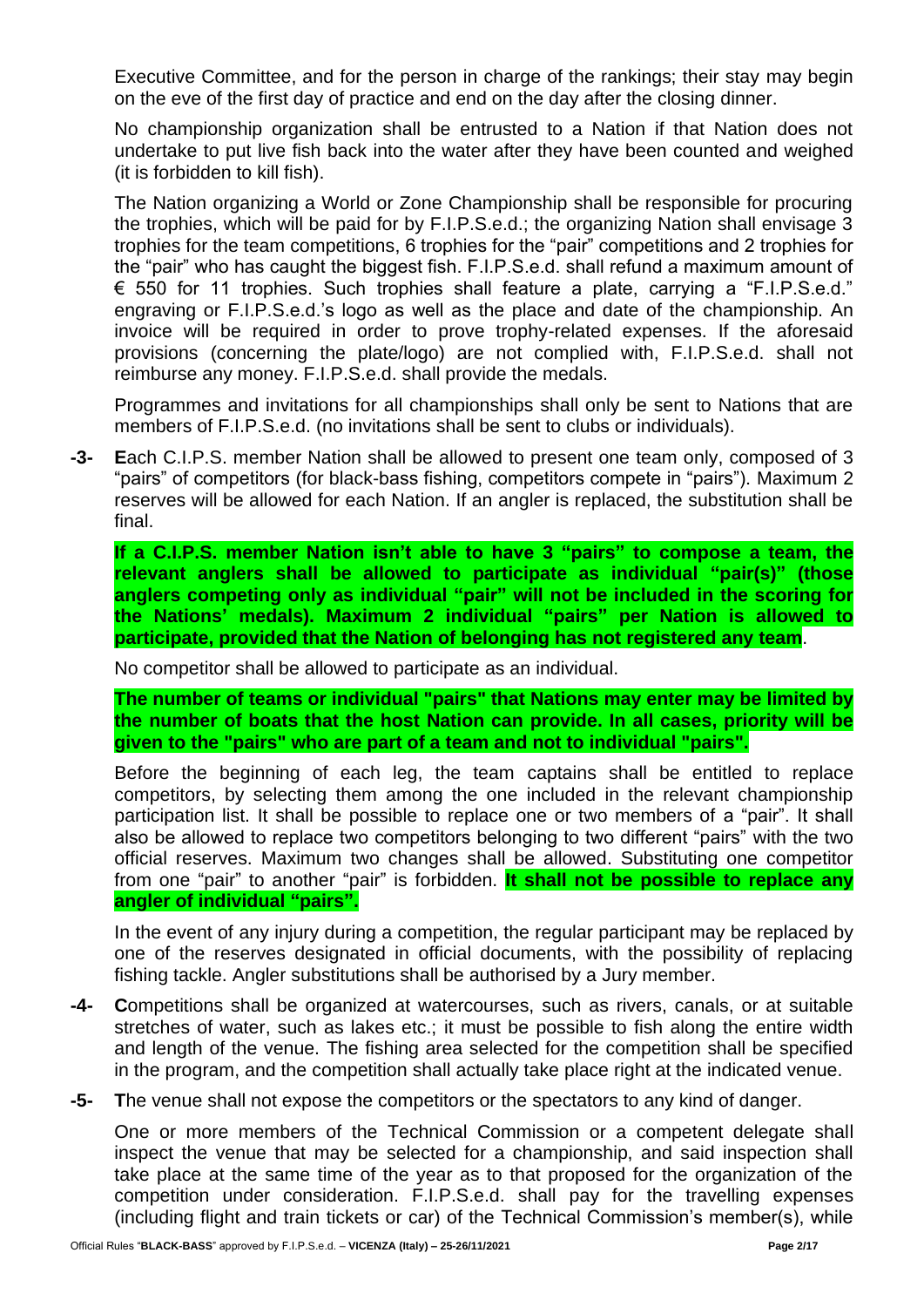the organizers shall cover all transfer costs from the airport or train station, and will pay for accommodation and meals. A report of the inspection shall be submitted to the Executive Committee of F.I.P.S.e.d. for evaluation and approval. The final decision on the approval or rejection of a venue by F.I.P.S.e.d. shall be communicated to the candidate Nation.

With regard to accommodation, participating Nations shall have two options:

- 1- Opting for the official accommodation proposed by the organizing Nation (optional). In that event, the organizing Nation shall clearly indicate the terms and conditions for the stay, including:
	- The half-board price per night per person for, depending on the number of persons sharing each room, regardless of the duration of the stay (full board cannot be mandatory); the participating Nation shall specify the dates of their anglers' stays (the term "official stay" used by many Nations, starting on Thursday, has never appeared in any regulations, and therefore should not be used);
	- The price of the closing gala dinner.

The accommodation terms proposed to the Nations shall first be approved by the Technical Commission.

2- Selecting their hotels by themselves.

If this is the case, participating Nations shall be required to communicate their accommodation-related choices to the organizing Nation upon registration (in the official registration form).

In both cases (participation through or without the help of the organizers), the registration fee is  $\epsilon$  1,400.00, which includes 10 closing gala dinners and 8 fishing permits for the whole duration of the championship (the period of practice and the competition itself), insurance and sundry expenses such as gifts, cups, trophies, etc.

**The registration fee is € 300 per each individual "pair" which includes the closing gala dinner, the fishing permit for the whole duration of the championship (the period of practice and the competition itself), insurance and sundry expenses such as gifts, cups, trophies, etc.**

**When registering for a championship, the Federations, in addition to the official members of the Delegation, will also be allowed to register extra people (up to a maximum of 3) who will be considered as belonging to the Delegation itself. The registration cost for each of these accompanying people will be € 100 of which € 75 will go to the organizers for the official banquet, insurance and any gadgets and € 25 will go to F.I.P.S.e.d. for the expenses related to the medal and diploma that will be delivered to the person in question in case of achievement of the podium by the federation to which he belongs. Room and board costs will be borne by these extra people.**

For the closing gala dinner, be it a dinner with table service or a buffet dinner, participating Nations shall be assigned a number of seats corresponding to the number of gala dinner seats they reserved.

If no details about the accommodation are provided by the deadline set by the organizers, the participating Nations shall imperatively have to book their accommodations themselves and shall still pay  $\epsilon$  1,400.00 to the organizers.

Any Nation that undertakes to take part in a championship by filling in the relevant registration form but does not show up, shall, in any case, pay the contribution of  $\epsilon$ 1,400.00 to the organizing Nation. Nations failing to comply with this provision shall be forbidden from taking part in and organizing future championships.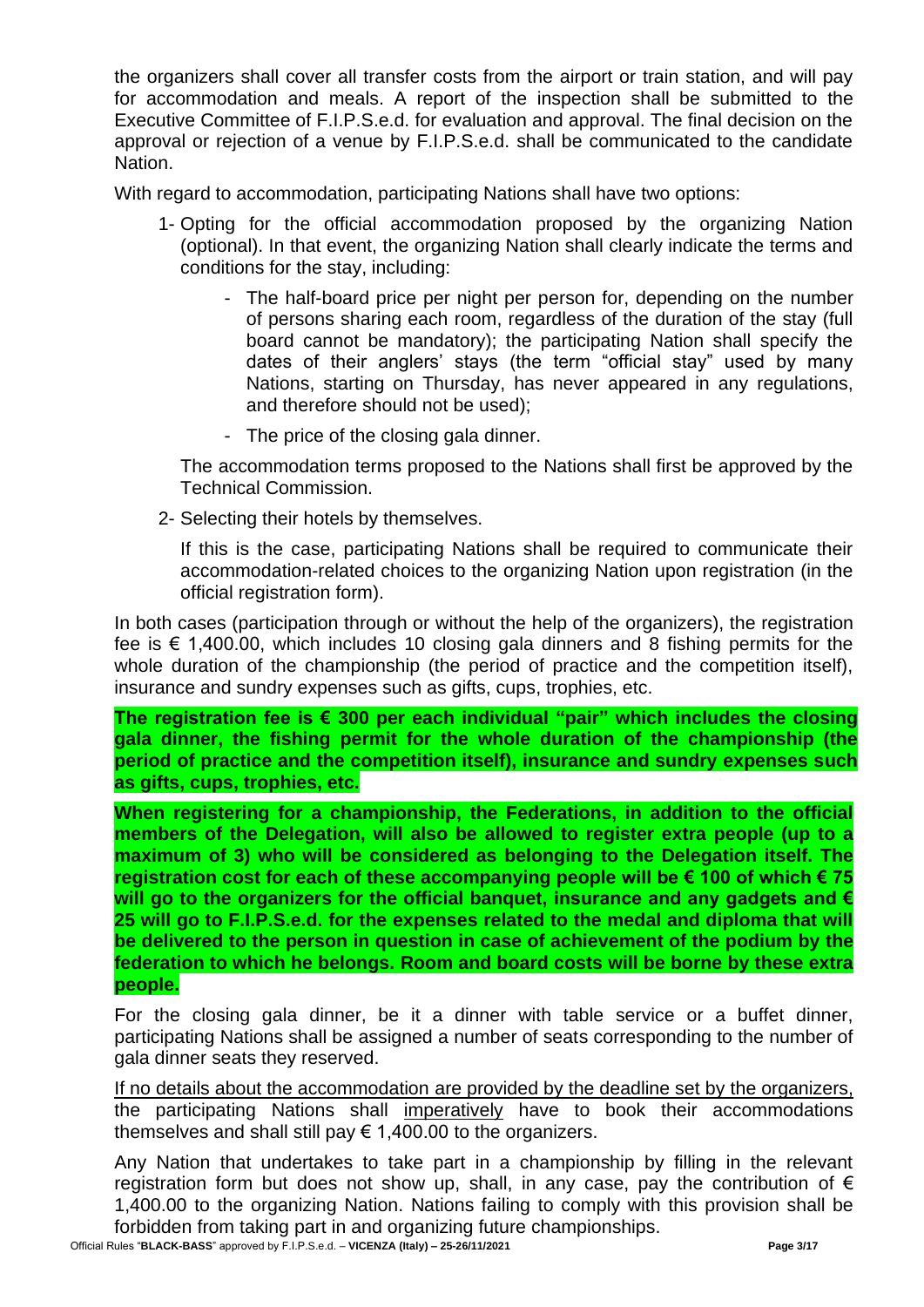All Nations shall communicate their arrival dates to the organizing Nation at least one week before the first training day. Any absent Nation (that has not arrived) in the last training day shall be considered as a WITHDRAWING Nation and shall not be allowed to participate in the championship (see penalties under article 44 § c).

Together with the event programme, the organizing Nations shall provide a list of hotels, lodgings, rooms and campsites located within a 20-km range from the venue.

The organizers shall see to it that all registration forms are duly filled in and carry the mobile phone numbers of one delegate and one team captain. Addresses and emergency telephone numbers (police, fire-fighters, hospitals, etc.) shall be provided in the program leaflets.

Any Nation requesting rental boats, but not showing up at the championship venue, shall anyway pay the rental fee to the organizing Nation. Nations failing to comply with this provision shall be forbidden from taking part in and organizing future championships.

The Black Bass World Championship shall take place in October or November.

-6- The waterbody surface required for a competition shall be of at least 10,000 m<sup>2</sup>/boat (e.g.: 10 Nations, 30 boats = waterbody of at least 300,000  $\text{m}^2$ , that is 30 hectares).

# TEAM CAPTAINS' MEETING

**-7- I**t would be advisable that general stewards attend the team captains meetings.

In the event that a team captain or a Nation's delegate is absent, the President of F.I.P.S.e.d. or a delegated representative shall draw lots.

1<sup>st</sup> meeting - On Tuesday afternoon or on the eve of the first training day

During this first meeting, an international Jury shall be appointed, pursuant to article 41 of the present Official Rules. Then, the following operations shall be carried out:

- Roll call of Nations.
- The boats (supplied by the organisers, personal or rented out of the organization) shall be divided into three groups, namely groups A, B, and C, depending on engine power (group A shall consist of boats with more powerful engines, group B boats with less powerful engines, group C boats with least powerful engines). All the boats shall be numbered progressively from 1 to n (with n being equal to the total number of boats participating in the championship.
- Lot drawing aiming at matching the boats made available by the organisers with the "pairs" of the various Nations. Lots shall be drawn so as to attribute a boat from each of the three groups A, B, and C to the three "pairs" of each national team. No lot-drawing shall be required for the boats belonging to the competitors or rented directly by the latter. Such boats shall be attributed the numbers that have not been given to the boats made available by the organizers. Boats directly rented outside the organization shall be utilised only by the persons who have taken the boat in location.

**Individual "pairs", if entered, will be equally distributed by drawing lots in groups A, B and C.**

**-** After drawing lots for the boats, each team captain shall indicate which "pair" shall belong to group A, which one shall belong to group B, and which "pair" shall belong to group C. Once the captain has appointed the group of belonging for each "pair" of his team, he won't be allowed to make any changes to the group anymore. Group changes are no more allowed during competition and, in the case one or both members of a "pair" are changed with one or two members the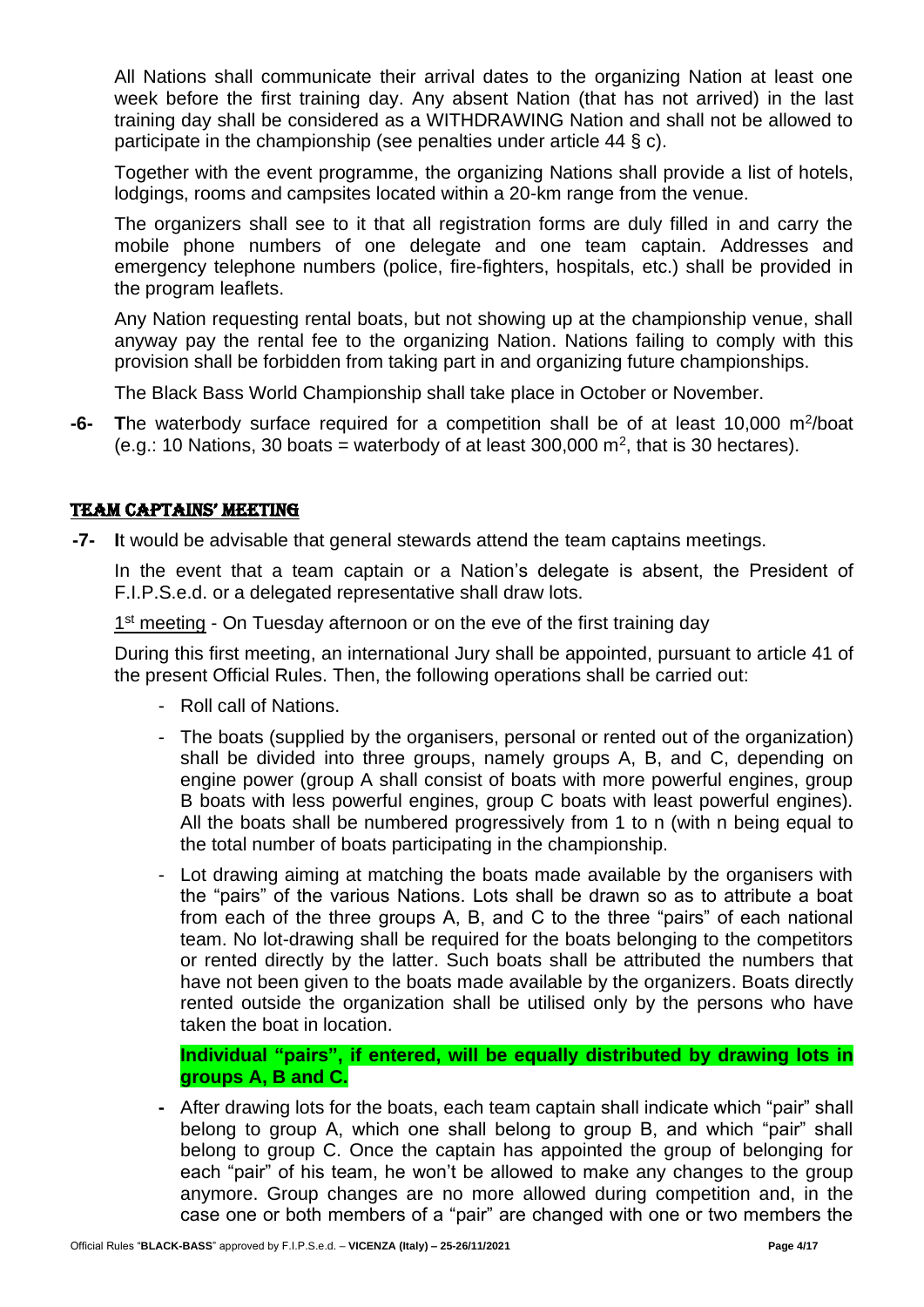reserve "pair", these reserve anglers shall become members of the same group (A, B or C) of the "pair" where the modifications have been done.

- Draw for the start order of the boats for the three legs (e.g.:  $1<sup>st</sup>$  leg: group B, then group C and, last, group A. For the  $2<sup>nd</sup>$  leg, the group that started first in the 1<sup>st</sup> leg shall start second, and the group that started second shall be third, whereas the group that started third shall start first. In the  $3<sup>rd</sup>$  leg, the group that started first in the 1<sup>st</sup> leg shall start third, the group that started second shall start first, and the group that started third shall start second. The departing criteria for the boats belonging to each group will be established during each championship, according to the specific characteristics of the competition venue as to guarantee the best security conditions to all competitors. This decision will be taken, in agreement with the organizers, by the F.I.P.S.e.d. President and/or the members of its Steering Committee present on place.
- Various information about the progress of the championship.

As a general rule, there shall be a 10-minute time interval between the departures of each group. Depending on the venue, the organisers, in agreement with the International Jury, shall decide to increase or decrease the time interval between the departures of the different groups.

There shall be a 20-minute time interval between the arrivals of each group (A, B or C). The arrival order of each group in each leg shall always be the same as the starting order for the same leg.

In case of thunderstorm or other unforeseen situations causing an immediate competition stop, the boat arrival order can be random.

The organizers shall draw up a departure list and give it to all participants.

Subsequent meetings - During the competition, depending on the issues to be discussed, daily meetings shall be summoned by the organisers (time to be determined by the organizers).

NB: Captains' meetings are informative meetings, where guidelines are provided for the competitions. Under no circumstance shall changes to the Rules be made during the captains' meetings. The Rules shall only be changed at F.I.P.S.e.d. Executive Committee's annual meetings, based on the remarks that shall be sent in writing by national Federations to F.I.P.S.e.d.'s Secretary General.

# GENERAL PROVISIONS

**-8- T**he participating teams may use boats made available by the organisers, their own boats, or boats rented by themselves out of the organization. In that case, they shall compulsorily insure their boats themselves, by abiding by the instructions given by the organizers in the competition program. They shall also fully equip their boats with boat equipment, including an anchor.

The organizing Nation shall make boats available to the teams that ask for one, for a rental fee (for the duration of the championship, including the training period); said fee shall be specified in the program (it shall also include fuel costs and insurance).

The organisers shall make sure that the competition program puts well in evidence the engines power that will be made available as well as the maximal speed limits allowed, which shall correspond to the average speed of the boats supplied by the organisers, on condition that this speed limit is authorized by the navigation rules in force on the concerning waters. Stewards shall ensure the respect of the speed limits.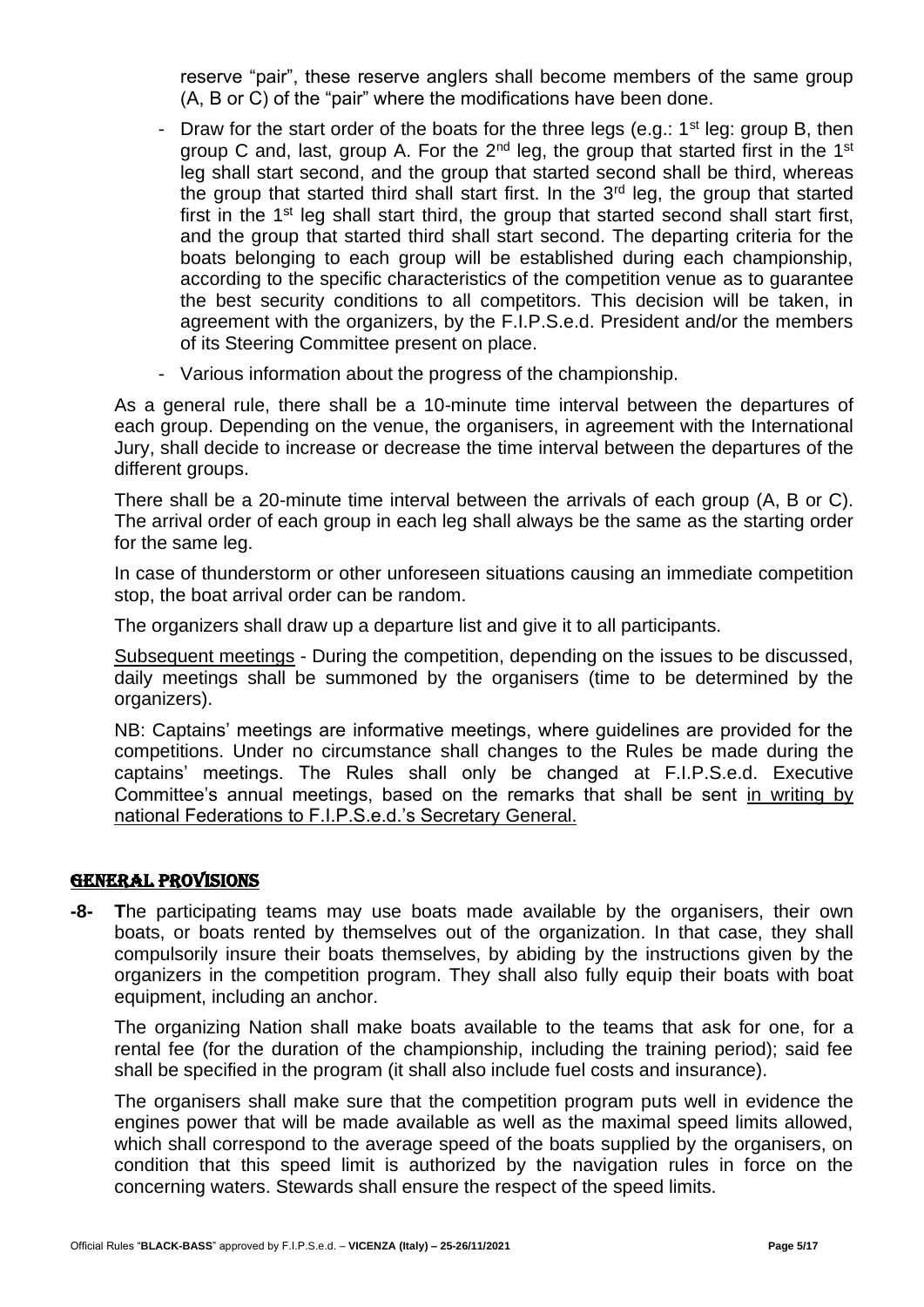The organizing Nation shall only be responsible for insurance, boat equipment and anchor for the boats made available by the organizers. The anchor must have an adequate size for the boat it will be used on; the anchor must be supplied with a cord of minimum 25 metres long.

Boats made available by the organizers shall be equipped with an echo sounder able to scanning vertically (bottom) and supplied with a screen of at least 7 inches (18 cm). In the event of echo sound malfunctioning, boat shall be considered as damaged, so it has to be substituted.

The material required to signal dangerous situations for the boats shall also be provided by the organizers.

Should any participating Nation wish to rent boats, it should inform the organizing Nation at least two months before the competition start.

All personal or rental boats shall be handed over to the organisers upon the arrival of the Nations at the championship venue. All personal boats shall be made available to the teams after the end of the championship, and the rental boats shall be returned by the organisers.

During both the trainings and the competitions, each Nation shall be allowed to put maximum three boats in the water.

During the two training days, the team members, the captain and the vice-captain may be on board their national teams' boats (on condition that these latter are homologated for 4 persons).

Between one leg and the other, the boats shall be kept in a confined area under the organizers' responsibility for the entire championship duration. Every day teams shall dispose, before and after each leg, of one hour in order to prepare their boats. These operations shall be carried out in the presence of sunlight or in a place with an adequate lighting. During the following each leg, the boats shall be handed over to the organisers, who shall fill up their fuel tanks and shall charge the batteries (for private and rental boats, the battery chargers shall be made available to the organisers). The organizers shall ensure that some electric recharging points are present in the boats storage during the trainings as well as in the competition days (an electric charger every two boats).

Moreover, the organizers shall make sure that a fast Wi-Fi connection is supplied in the weighing spot as well as in the departing and arrival places of competitors.

**-9- C**ompetitors may reach the venue by their personal means of transportation.

One steward shall be present on each boat. The organizers have the obligation to supply a sufficient number of stewards tallying the number of boats in competition. Only the stewards of the "pairs" of the organizing Nation shall be foreigners and they shall be drawn among the present Nations. These stewards cannot be selected among captains neither reserves. Those who volunteer to act as the stewards of the organising Nation's "pairs" shall have to guarantee their presence for all legs.

In case of force majeure, to fill the lack of stewards, the Jury can appeal the present Nations for appointing, among their members, the necessary stewards. Stewards must obligatory be of a different nationality than the "pairs" of their competence.

It shall not be allowed to use reserves as stewards, except for the last leg.

There shall be general stewards with their own boats (1 boat every 10 competing boats), and only such boats will be allowed to tow and repair "competing" boats.

The owners of boats directly rented outside the organization cannot act as stewards, as drivers or be present on board of their personal boat during the training or competition days.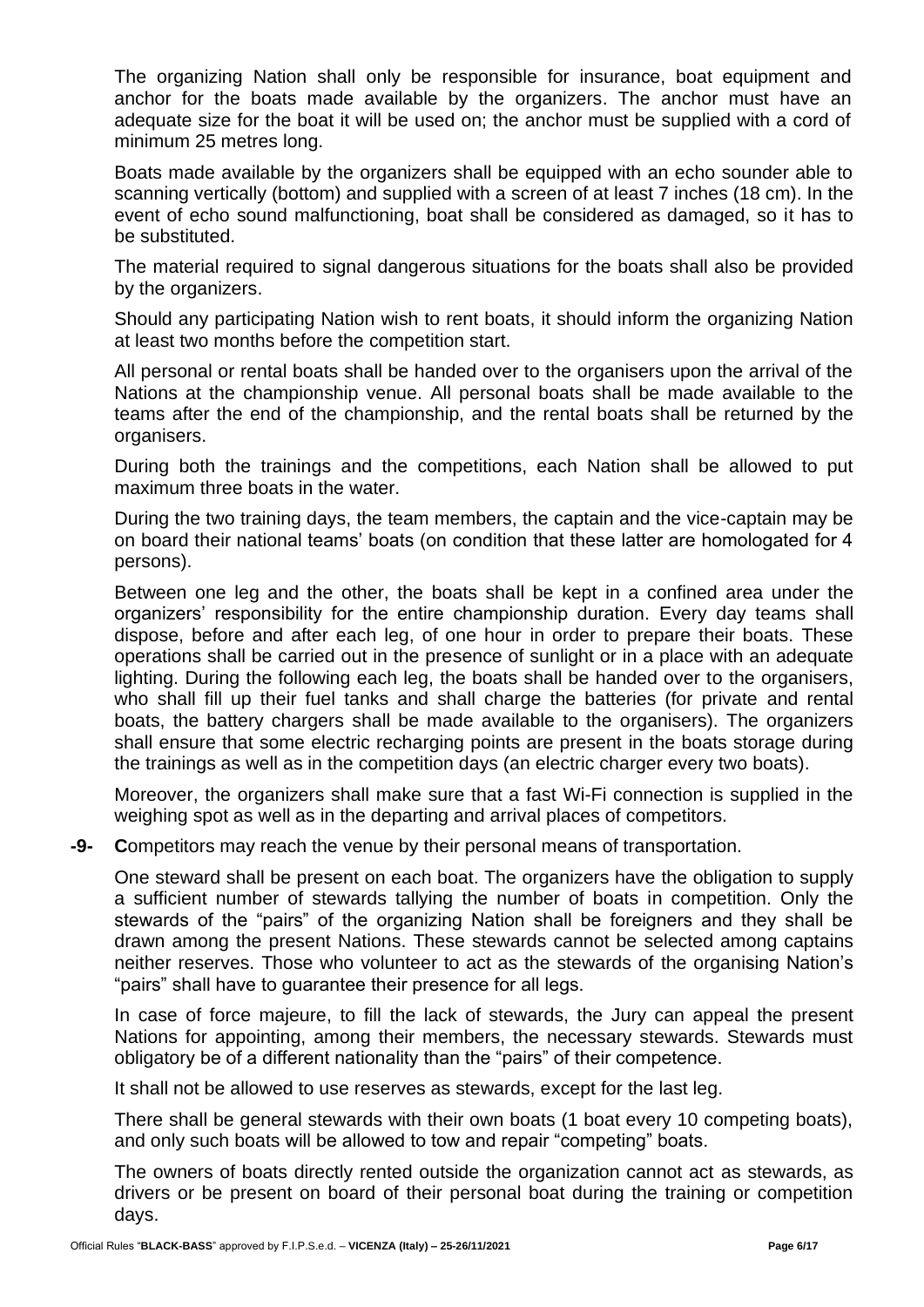A competitor holder of a boat license and of all necessary documents with the owner's permission he can drive the boat made available by the organizers. In any case, the boat owner will continue acting as steward.

The stewards shall have thorough knowledge of the rules of the competition.

The stewards shall verify using rangefinders made available by the "pair" he/she is acting as steward for, the correct distance between the boat he/she is boarded on and the nearby boats.

**The steward shall verify the angling behaviour of the competitors he is responsible for. When a steward ascertains an irregularity, he must immediately warn the competitors assigned to him (and the international jury in case the seriousness of the infringement requires it).**

**-10- T**he competitors shall abide by the rules on legal Black Bass size limits in force for the competition (national Rules). Said minimum size parameters shall be specified in the program drawn up by the organisers, and shall be reminded at the team captains' meeting.

When some particular national or regional rules are also in force, they shall be communicated to all nations registered to the championship, by annexing them to the competition program.

**-11- T**he competition shall take place in three legs of 8 or 9 hours each, depending on the competition venue.

In the event of a forced interruption (e.g. a thunderstorm, demonstration, natural disaster, etc.), the Jury may validate the leg, provided that it lasted at least half of the time envisaged for the whole leg.

The Jury can decide to reduce the duration of the leg if the competition schedule does not allow continuing angling for the 8 or 9 scheduled angling hours.

- **-12- E**ach competitor is expected to fully abide by the competition rules. When some particular national or regional rules are also in force, they shall be communicated to all nations registered to the championship, by annexing them to the competition program.
- **-13- O**nly no-kill angling shall be performed, using artificial baits (pork rind is allowed). Any kind of artificial baits are allowed, even those ones equipped with hooks and with grapnels (with three or four tips), provided they do not cause multiple catches (for example the use of the "Spinner Bait" or similar is authorized, while the use of the "Alabama Rig" or similar is prohibited).

Only live fish shall be considered for the ranking.

- **-14- A**ll forms of fish feeding are forbidden. Only alluring substances and surface oils to be spread on artificial baits shall be allowed.
- **-15- A**ll competitors are required to be able to swim.
- **-16- U**sing echo sounders and GPSs is allowed. Using earphones, telephone or walkie-talkies is allowed to anglers but is forbidden to stewards, who can use them only in case of force majeure.

Each national team must possess at least 4 optical rangefinders, one of which shall be handed by each "pair" to its steward of reference during each leg as to let him/her verifying the correct distance between the boat he/she is boarded on and the other boats.

**-17- T**he competitors shall be the only ones allowed using landing nets. The use of a landing net is recommended to retrieve the fish. Grapnel, Lip Grippers and Boga Grips are prohibited for recovering a fish. They can only be used for removing an artificial bait out of a fish's mouth.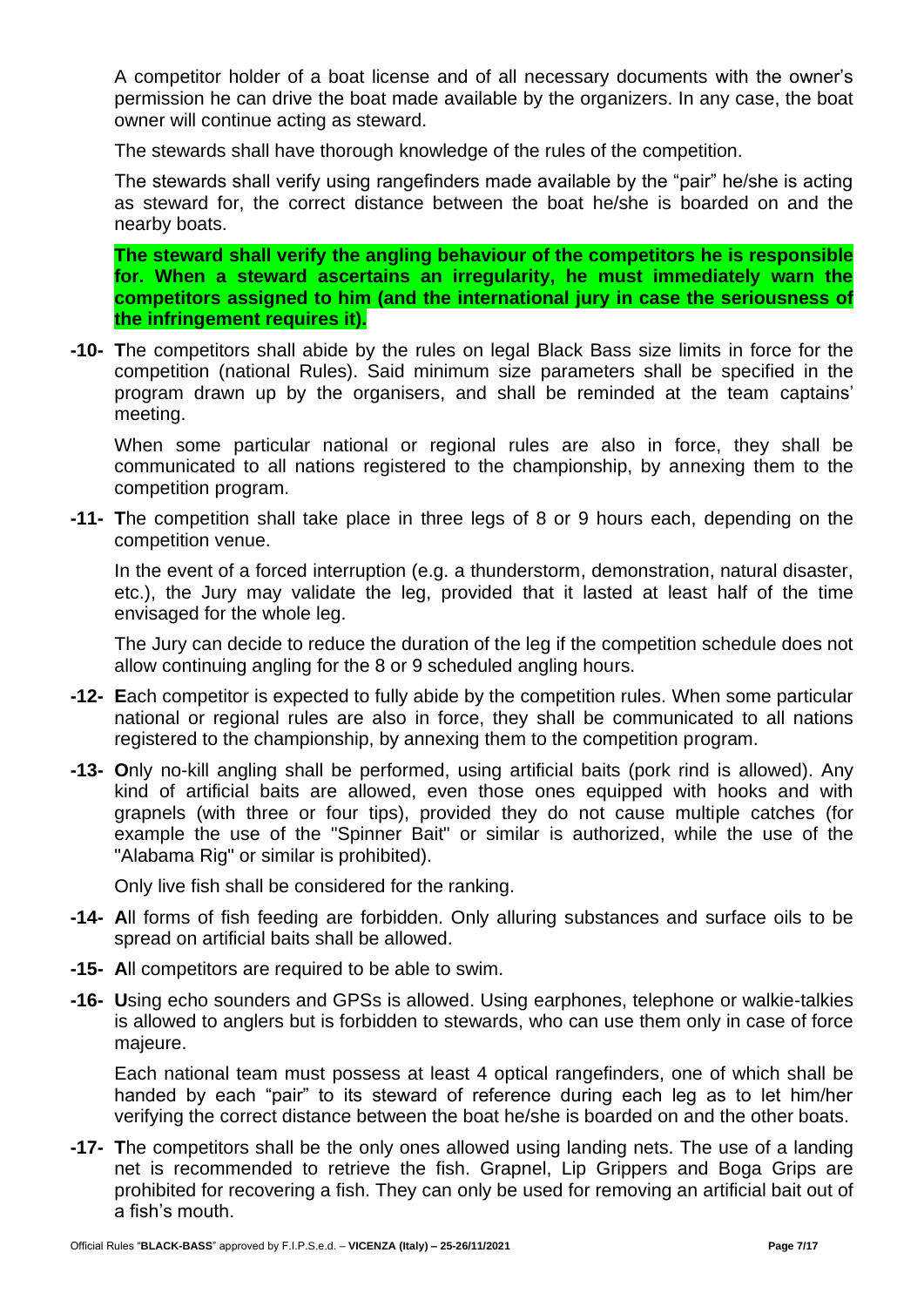- **-18- B**esides having a federal fishing licence, the competitors shall also comply with all rules and regulations on navigation, on the ownership of a boat, and with the fishing law in force. Depending on the type of boat used, the pilot(s) shall hold the required licence(s). Before putting the boats into the water, the people concerned shall be asked to produce all the documents proving their authorization to navigate. The organizers shall have all administrative authorizations in place allowing the boats involved to navigate.
- **-19- T**he fishing area and the area reserved for the departure and arrival of the boats shall be marked and clearly visible. Competitors may navigate and fish on the whole authorised waterbody surface. Should it not be possible to use the whole waterbody surface, the fishing area shall be clearly marked (buys) before the first official training day. It is however recommended to use transponders, if possible.
- **-20- A**ll boats shall return to the start area and near the jetty at the time envisaged and fixed at the beginning of the leg. In said area, all boats shall circulate at low speed.

If a problem to a boat or to an engine provided by the organizers occurs during the competition - i.e.: break of battery, low fuel, or any kind of other technical problem - the team concerned may be authorised by the International Jury to extend its fishing time by 20 or 40 minutes more. This rule shall apply to teams belonging to the 1<sup>st</sup> or  $2<sup>nd</sup>$  departure groups.

- **-21- I**t is forbidden to fish in boat start and arrival areas and in any area forbidden to navigation, as well as outside the competition limits zone.
- **-22- T**he steward shall check that compulsory life jackets are properly worn when sailing with heat engine boats. It shall also be compulsory to wear life jackets when angling in bad weather conditions (rain, wind). Only electric engines may be used during the angling activities.

Stewards will be required to sign a document by which they commit themselves to keeping all information related to the fishing of the competitors present on board the boat of their competence (fishing spots, lures, fishing methods, etc.) until the end of the Championship.

Using drones is prohibited, both during competition and trainings, excepting the special cases authorized by the International Jury, on advice of the Technical Committee.

It is strictly forbidden to diffuse any films shot during trainings and during the three championships legs on any social network, facebook or other, on any web site, or whatever. Any possible diffusion shall be previously authorized by the anglers in question.

Only the holders of a press licence or of any other accreditation document will be entitled to have a badge for having access on the venue.

**-23- T**he distance between boats during the competition in a lake or in an artificial basin shall be of at least 50 metres (both during angling and when navigating near another "pair"). The distance between boats during competition in a canal or a river shall be of at least 50 metres during angling and of at least 20 metres during navigation. When the passage is less than 50 m large, the "pair" during angling in that particular spot will be forced to let pass another boat if this latter has the possibility to fish at one spot located at a distance of 50 m minimum from them. In this case, the "pair" during angling shall indicate at which side the "pair" in transit can pass through. The passage of the "pair" in transit at a specific side must be done with electric engine. In the case the "pair's boat in transit does not have any electric engine, the passage can be done with the principal engine (internal combustion engine) at a very low speed.

One boat is considered stationary on a fishing spot when the principal engine (internal combustion engine) is off and the electric engine is lowered or the anchor is thrown into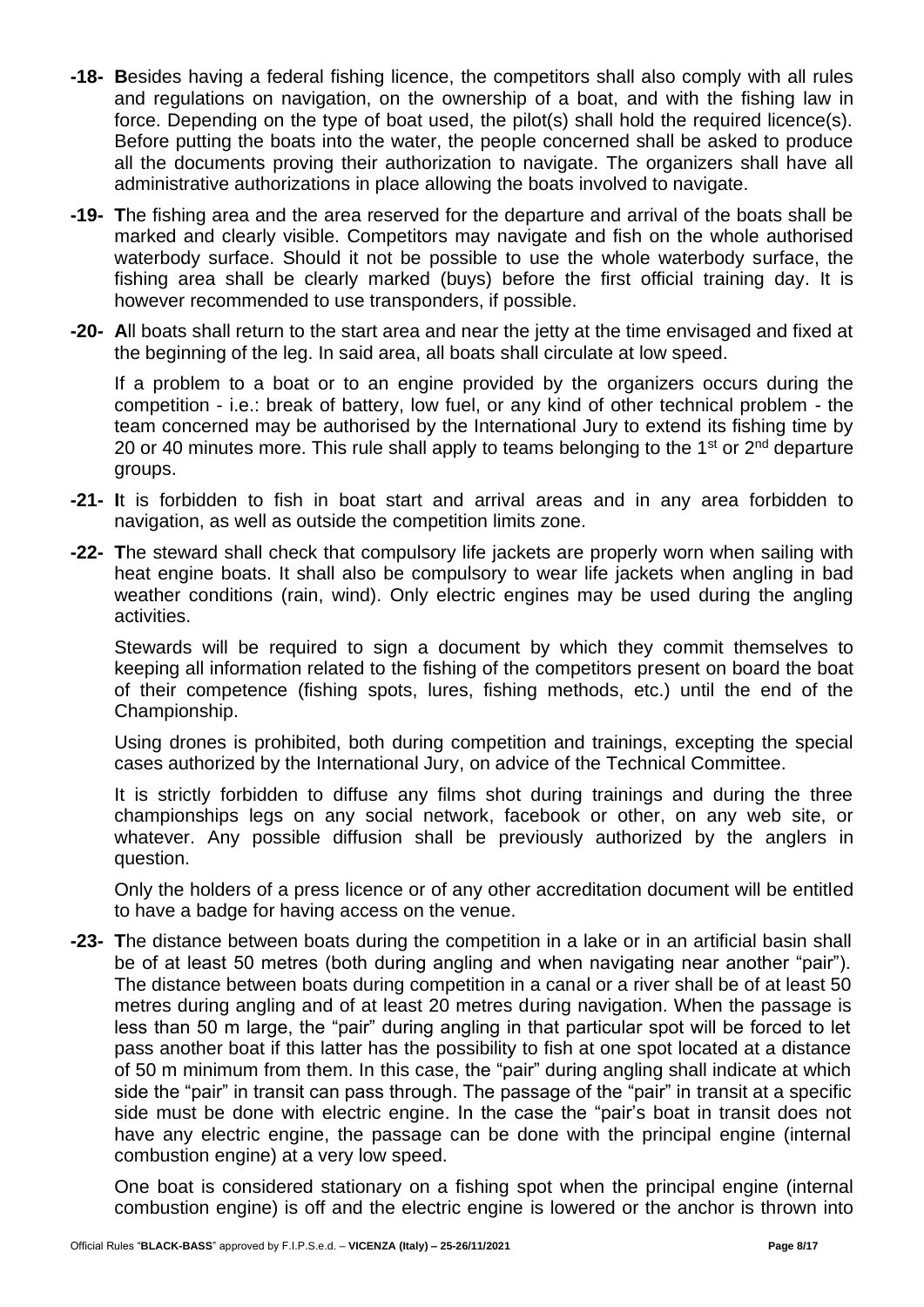the water. The boat, which stops first on a fishing spot, takes the precedence. When the electric engine is lowered into the water, short distance movements with internal combustion engine are allowed; however, in that case fishing is not allowed.

- **-24- T**rolling and angling from the riverbank are forbidden.
- **-25- A**ny fish in bad conditions or dead shall not be weighed. Any fish handed over for weighing in such conditions, shall entail a 0.500 kg penalty.
- **-26- A**ny fish that does not meet the relevant minimum size parameters shall not be calculated. Such catch shall be weighed separately, and its weight shall be deducted from the total weight of the validated fish. Measurements shall be taken from the tip of the closed mouth to the extremity of the open tail of the fish, in its natural position.
- **-27- E**ach caught fish shall be maintained alive in a bowl or a thermal container of a capacity of 50 litres of water maximum featuring an oxygen and air circulation system. After training and between the different legs, the bowl shall be kept safe, locked - if possible sealed by means of a sheet of paper signed by the competitors and taped to the container. The competitors shall remove themselves the seals they have placed at the beginning of the competition.
- **-28- T**he catching of a fish is valid even if it is accidentally hooked outside its mouth. Any fish caught but not hanging from the angler's line shall not be deemed valid and shall be put back into the water.
- **-29- O**nly the catch of Black Bass *(micropterus salmoides,* micropterus punctulatus, micropterus dolomieui, micropterus notius, micropterus coosae, micropterus treculi, micropterus cataractae, cichla temensis, cichla ocellaris, cichla intermedia, cichla orinocensis, cichla monoculus and cichla pinima) shall be considered valid; the number of catches is limited to 5 for each leg. The anglers of the "pair" shall stop fishing until one of the 6 fishes is put back into the water. In no event shall a fish container contain more than 5 fishes.
- **-30- F**ly-fishing with mouse-tail end is forbidden.
- **-31- T**he boats for the Jury, the stewards and the security staff shall be made available by the organizers.
- **-32- A**ny boat that does not show up at the time envisaged for its departure shall be authorised to start last, but its return time shall remain unchanged.

When the first signal is given - 30 minutes before the departure of the boats - the anglers shall gather at the edge of the departure zone. The roll shall be called, the general steward shall tell the exact time, so that both the stewards and the anglers may synchronise their watches. Then, the anglers shall be allowed to get on-board their boats, and the first group shall line up at the start. A second signal shall be given for the boats of the first group to start heading to the angling area; then the boats of the second group shall sail off, and then those of the third group.

- **-33- F**or each minute of delay against their scheduled return time, 0.500 kg will be deducted from the total weight obtained by a "pair". Any "pair" arriving with a delay of 15 minutes or more shall be ranked last for the relevant leg.
- **-34- T**he boats will be numbered (two sticker numbers shall be stuck on each side of the boats, and they shall be clearly visible). The organizers shall keep copies of the sticker numbers to be stuck on reserve boats, if needed.
- **-35- T**he boats shall sail by using either thermal or electric engines, but the safety rules and the local speed regulations shall be complied with at all times.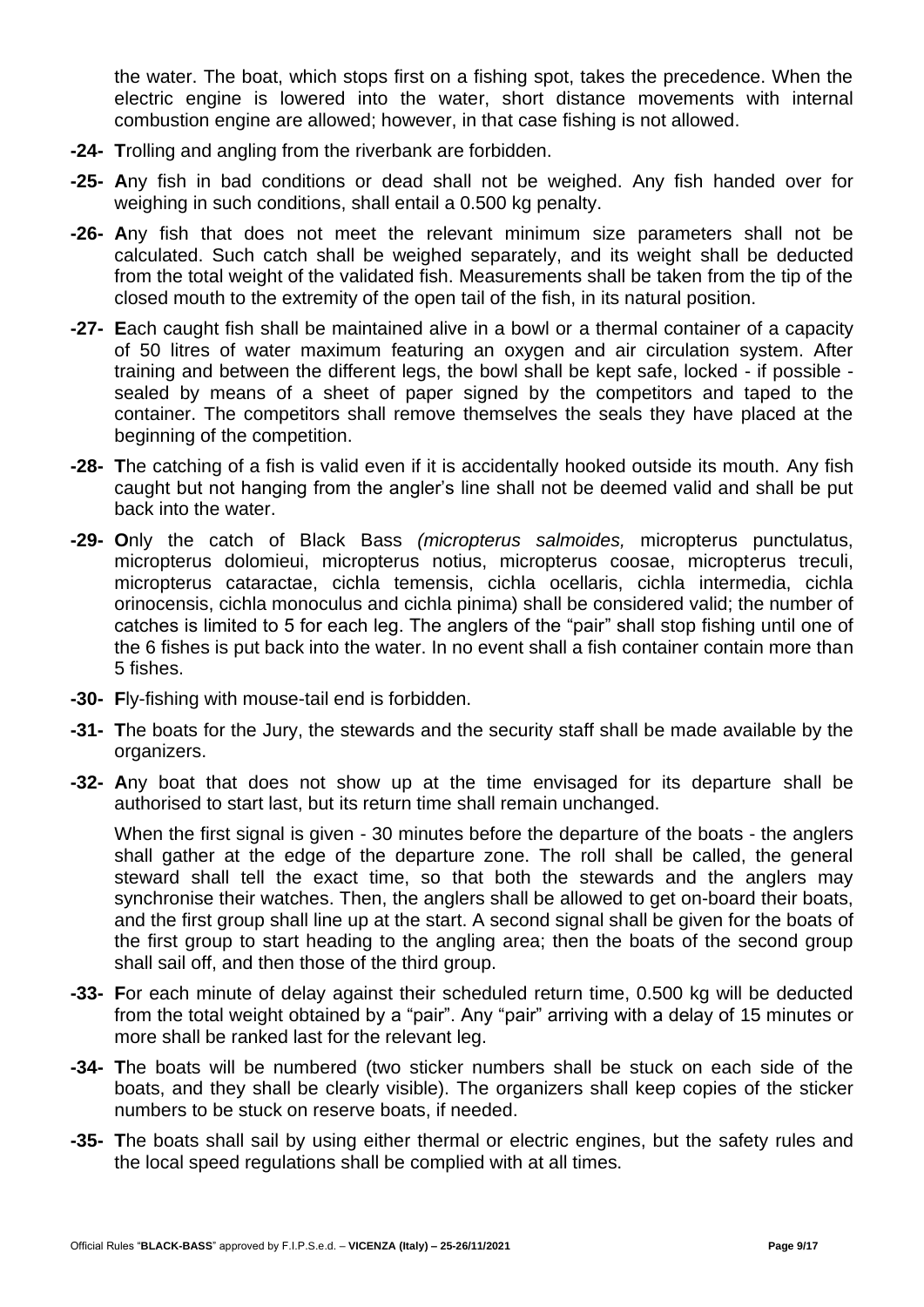- **-36- A**ll boats shall have on board the compulsory equipment required pursuant to local rules and F.I.P.S.e.d. rules. Lacking such equipment, the boats shall not be authorized to navigate.
- **-37- A**ll boats shall help any nearby boat in trouble or danger. When that happens, any fish caught and kept on the endangered boat may be transferred, in the presence of a member of the Jury, to the place where the caught fish shall be weighted and validated.

Land docking and docking to the boats of other competitors is forbidden. A general steward or a member of the Jury may authorise exceptions in cases of absolute need.

- **-38- D**eliberate foul hooking of fish is prohibited.
- **-39- C**ompetitors may keep and assemble as many rods as they wish but, when angling, they shall only be allowed to have one rod each.
- **-40- T**he competitors (there shall be 2 on each boat) shall not be allowed to get any help by anybody.

# THE JURY

**-41- A**n international Jury shall be appointed to examine any complaints lodged and to apply penalties, as per the rules; the Jury shall be established at the first team captains' meeting.

The Jury shall consist of the following members:

- F.I.P.S.e.d.'s President, or a substitute delegated by the President;
- F.I.P.S.e.d.'s General Secretary;
- The members of F.I.P.S.e.d.'s Executive Committee;
- A delegate representing the organizing Nation, unless he/she holds the same nationality as the above-mentioned members, except for the F.I.P.S.e.d.'s President (or his substitute) who shall be the President of the Jury ex officio.

The Jury members shall be at least 3. If this number is not reached, some delegates from different Nations shall be chosen by drawing lots. These delegates cannot have the same nationality as the F.I.P.S.e.d.'s representatives and the organizing Nation.

These delegates shall be enrolled on the team registration form; captains cannot be appointed as delegates.

In the event of any infringement by a "pair" or by a team holding the same nationality as a member of the Jury, such Jury member shall not vote (except if he/she is the President of the Jury).

The members of the Jury shall wear a "Jury" badge, and shall be at the competition venue to receive any complaint. A place where one or more members of the Jury shall always be available shall be indicated.

**-42- A**ny complaints, except for those regarding the rankings, shall be submitted to the Jury within  $\frac{1}{2}$  an hour after the last weighing. Complaints shall be lodged verbally, but they shall immediately be confirmed in writing. Should they deem it necessary, the Jury may watch any video or look at any picture produced by the delegate of the team filling the complaint.

Complaints concerning the ranking shall be lodged within 30 minutes after the official results have been published. The publishing time shall be recorded in the official result list.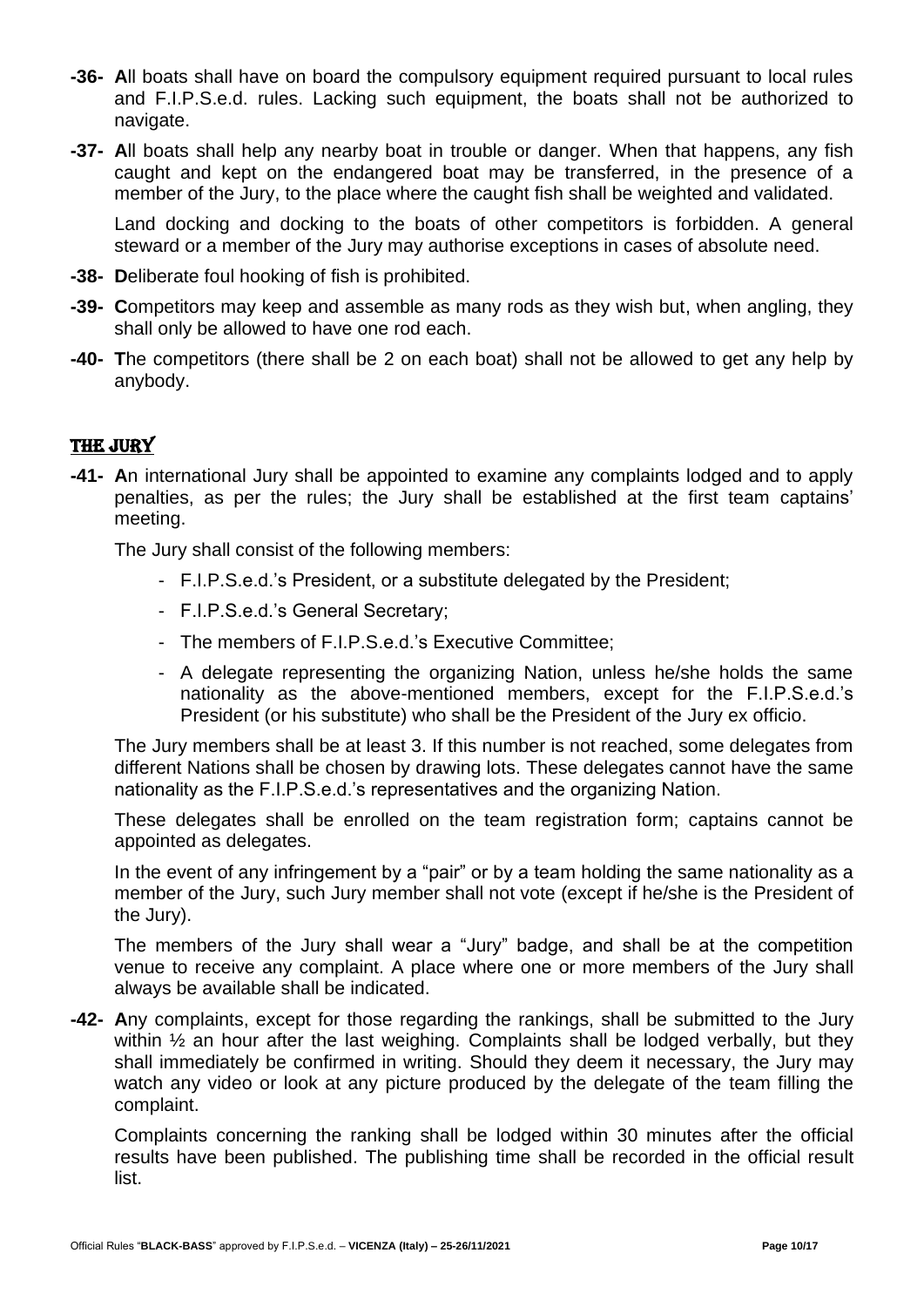A € 100 deposit - for which the F.I.P.S.e.d.'s general Secretary or his delegate shall issue a receipt - shall complement any written complaint submitted to the Jury. Should the complaint not be judged grounded by the Jury, the deposit shall be transferred to F.I.P.S.e.d.'s bank account.

All infringements and warnings shall be reported to the Jury, with the Jury being the only authority enabled to disqualify anglers. Any "pair" who is imposed a penalty shall be informed immediately.

The Jury members and all stewards shall make sure the Rules are abided by. Hence, they shall have a thorough knowledge of such Rules.

**-43- T**he Rules, which are drawn up in the two official languages, shall be made available to the Jury and the team captains by the organizers of the championship.

The international Jury will make its decisions on a simple majority basis; in the event of a tie vote, the President of F.I.P.S.e.d. or his/her delegate shall have a casting vote.

All members of F.I.P.S.e.d.'s Executive Committee shall wear a personal badge. Said badges shall only be valid for the Executive Committee's term of office (4 years).

#### LIST OF PENALTIES

**-44- T**he penalties shall be as follows:

- a) Warning (yellow card) for the infringement of articles 8b, 12, 17, 20, 22, 23, 25, 26, 27, 35 and 40.
- b) Disqualification (red card) of the "pair" in the leg for the infringement of articles 13, 14, 21, 24, 29, 30, 38, 39, 52, 53.2 and 54 and after a second warning for the infringement of articles 8b, 12, 17, 20, 22, 23, 25, 26, 27 35 and 40.
- c) Disqualification of the Nation for the infringement of articles 5, 51a and 51b-1.
- d) When a "pair" is disqualified, a number of penalties equal to the number of participating Nations + 1 will be assigned to him. If a "pair" is disqualified, those which follow him in the ranking shall keep their original ranking (for example: if "pair" X who ranked  $8<sup>th</sup>$  is disqualified, the following "pair" shall keep their rankings and shall mark 9 points, 10 points, and so on).
- e) Any warning given to a Nation shall be recorded in that Nation's file and shall remain in the files for a period of 3 years. Any new infringement over these 3 years shall be considered as a "relapse" and the Jury shall make its decision considering such relapse and the list of penalties.
- f) Any warning given to a "pair" shall be recorded in the competitor's file for a period of 3 years. Any new infringement shall be considered as a "relapse", and the Jury shall make its decision considering such new infringement and the list of penalties.
- g) F.I.P.S.e.d.'s Executive Committee shall be entitled, both during a competition and subsequently, to impose penalties on anglers, captains or reserves if they infringe any rule or misbehave, even if said infringements are not provided for in the official Rules.
- **-45- T**he members of F.I.P.S.e.d.'s Executive Committee may access the competition venue and take note of any infringement of the Rules.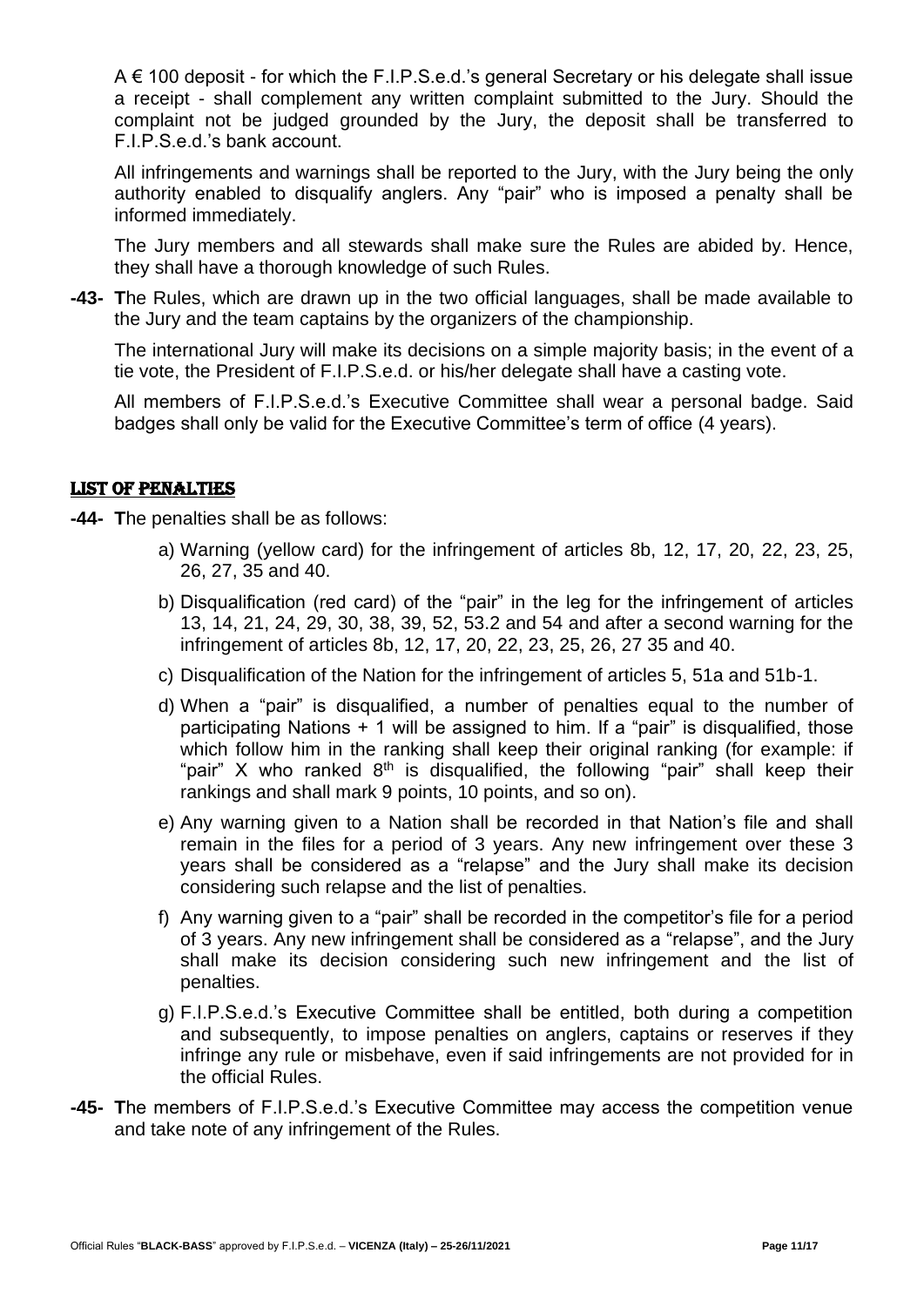#### WEIGHING OPERATIONS

**-46- T**he weighing operations shall be performed by the organizers in the presence of the "pairs" of all teams. The fish taken by the organizers from the bowls on the boats shall be carried to the weighing area in appropriate containers. After the relevant checks (health conditions and size), the fish shall be weighed by the organisers, who shall also put it back into the water.

The participants of each "pair" shall sign the document where the weight of the fish is registered. No claims concerning the weight of the fish shall be allowed after the signing of the weight document.

Weights shall be recorded in grams.

Depending on the size of the catches, or for other reasons that may be specific to a given championship, an authorisation to reach the Jury and have the catch weighted during the competition may be given at the captains' meeting.

# RANKINGS

# **-47- 1-** LEG RANKING

A- Ranking by "pairs"

a) The ranking shall be drawn up based on weight (1 point per gram).

The "pair" who recorded the highest weight shall be given 1 penalty, while 2 penalties shall be attributed to the second "pair", and so on.

- b) In the event of a tie on weight, the "pairs" concerned shall obtain a number of penalties equalling the average of the rankings they should have had (example n° 1: two "pairs" ranking equal  $4<sup>th</sup>$  shall obtain (4+5):2 = 4.5 penalties each; example n° 2: three "pairs" tying in the  $6<sup>th</sup>$  placing, totalise (6+7+8): 3 = 7 penalties each).
- c) Any "pairs" that have not caught any fish shall be given a number of penalties equal to the average value of non-attributed places (example n° 1: twenty-four "pairs", twelve of whom rank top 12, with penalties ranging between 1 and 12, the subsequent "pairs" will get  $(13+24):2 = 18.5$  penalties each: example n° 2: thirty "pairs", five of whom have caught fish and scored 1 to 5 points - the 25 "pairs" who have not caught any fish mark  $(6+30):2 = 18$  penalties). Should only 1 "pair" not have caught any fish or should there be one or more absent "pairs", they shall get a number of penalties equalling the lowest ranking (example: thirty "pairs", twenty-nine of whom have caught fish, whereas one has not caught any, the latter will get 30 penalties).
- B- Ranking by teams
	- a) Sum of the penalties obtained by the "pairs" of a team.
	- b) The national team scoring the lowest number of penalties shall rank  $1<sup>st</sup>$ , and so on.
	- c) In the event of a tie on penalties, the teams concerned shall be ranked based on the heaviest total weight recorded by the "pairs" of the same team.
	- d) In the event of further tied score, the teams concerned shall be ranked based on the heaviest weight recorded by one of the "pairs".
	- e) In the event of another tied score, the teams concerned shall be ranked based on the number of fish caught by the "pairs" of the same team.
	- f) Last, should there be another tied score, the teams concerned shall be ranked based on the biggest fish caught by one of the "pair" of the team.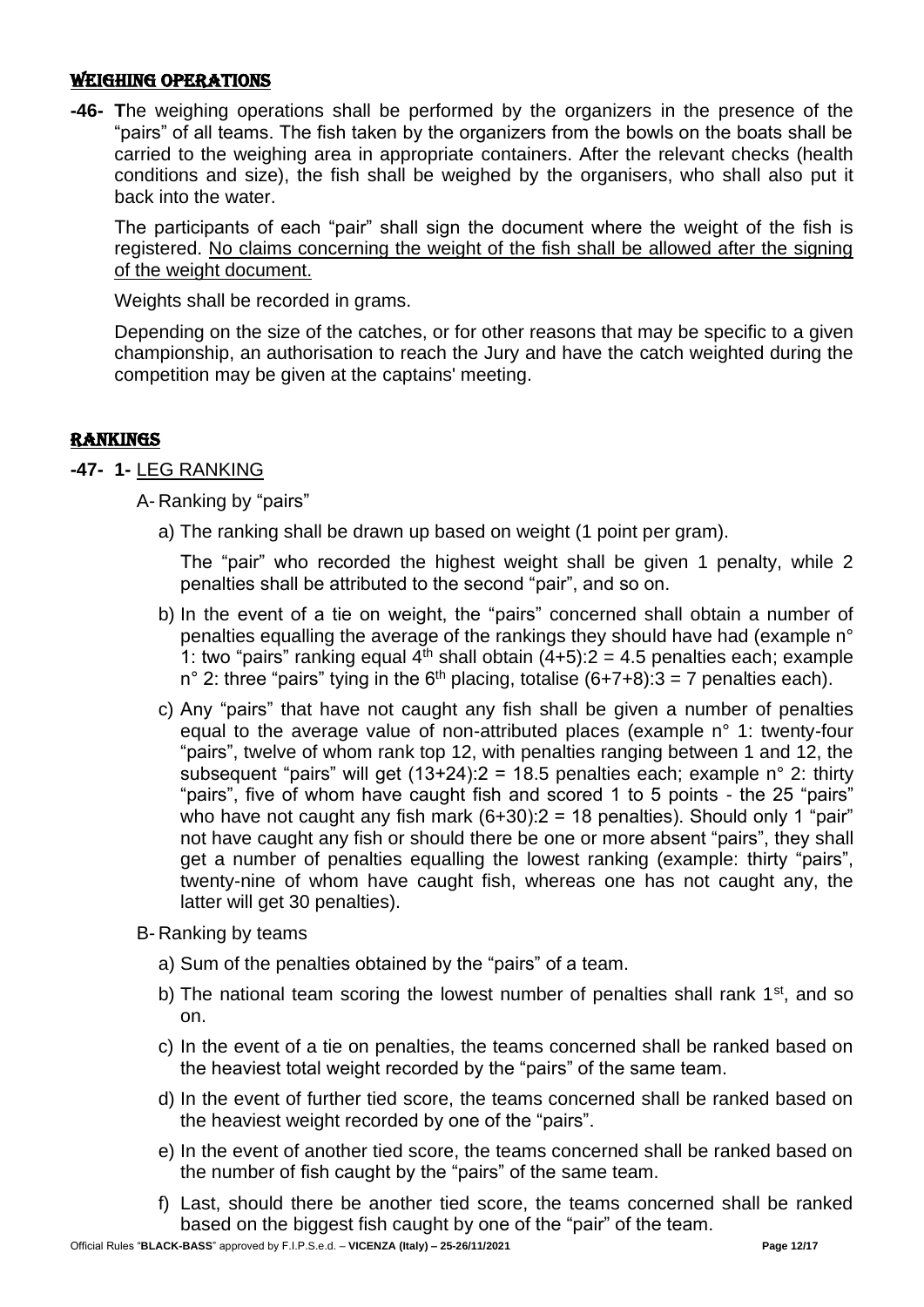### 2- GENERAL RANKING

A- Ranking by "pairs"

- a) Sum of the penalties obtained by each "pair" in the three legs; the "pair" totalling the smallest number of penalties shall be ranked 1<sup>st</sup>, and so on.
- b) In the event of a tie on penalties, the "pairs" shall be ranked based on the highest aggregate weight obtained in the three legs.
- c) In the event of further tie on weight, the "pairs" shall be ranked by the highest total number of fishes caught over three legs.
- d) In the event of another tied score, the "pairs" shall be ranked based on the heaviest weight recorded in one of the three legs.
- e) In the event of a further tied score, the "pairs" shall be ranked based on the heaviest weight obtained in the  $2<sup>nd</sup>$  leg and, if necessary, in the  $3<sup>rd</sup>$  leg.
- f) Any "pairs" that did not take part in all the three legs shall be ranked in the last places of the classification, following the order of their penalties (firstly the "pairs" that have participated to all the three legs, followed by those "pairs" who just attended two legs and finally by the "pairs" that just participated to one single leg).

B- Ranking by teams

- a) Sum of the penalties obtained by the "pairs" of the same team over three legs; the team totalling the smallest number of penalties shall be ranked 1<sup>st</sup>, and so on.
- b) In the event of a tie on penalties, the teams concerned shall be ranked based on the highest aggregate weight obtained by the "pairs" of the same team in the three leas.
- c) In the event of another tied score, the teams concerned shall be ranked based on the number of fish caught by the "pairs" of the same team in the three legs.
- d) In the event of another tied score, the teams concerned shall be ranked based on the heaviest weight obtained by the "pairs" of the same team in the  $2<sup>nd</sup>$  leg and, if necessary, in the 3<sup>rd</sup> leg.

#### 3- NATIONS RANKING

A world or zone ranking per Nations shall be drawn up for all championships, taking into account the best 5 results over the 6 past years; such ranking list shall be updated every year and published on F.I.P.S.e.d.'s website.

The Nations included in such ranking that, for any reason, do not participate in a championship, shall be given a number of penalties equal to the number of participating countries for that specific year + 1.

**-48- T**he ranking will be established by a person mandated by F.I.P.S.e.d. or, lacking this person, by the organizers, in the presence of F.I.P.S.e.d.'s President or in the presence of his representative and, possibly, also in the presence of the members of the Jury.

#### ROD LENGTH

**-49- T**he length of the rods is limited to 2.75 metres (9 feet).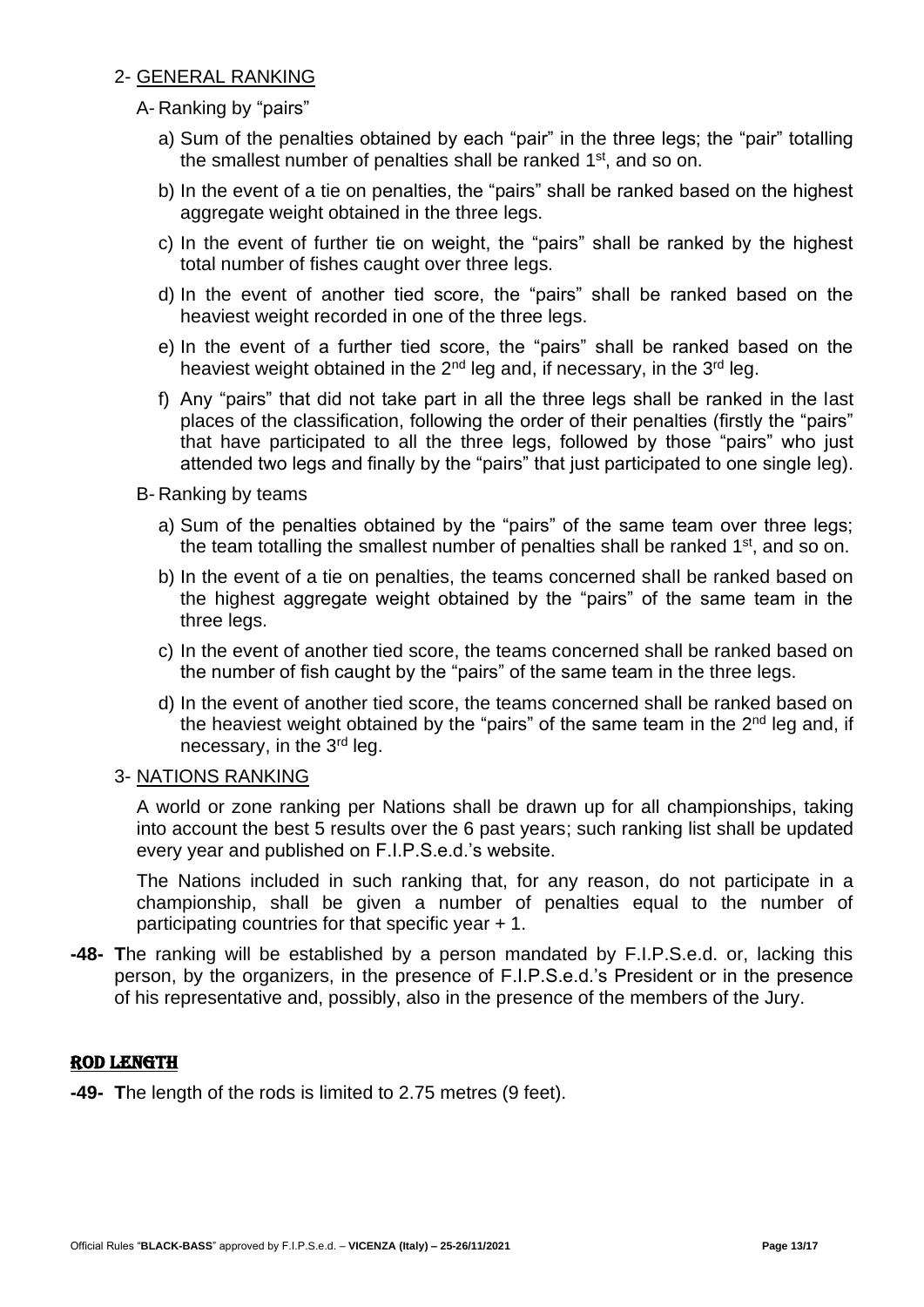#### "CIVIL LIABILITY" INSURANCE

**-50- T**he organizers **SHALL** take out a "CIVIL LIABILITY" insurance to cover the whole event (from the first training day to the end of the final dinner); a certificate issued by the insurance company, certifying that the whole event is covered by a "CIVIL LIABILITY" policy shall be handed over to the President of F.I.P.S.e.d. two months prior to the competition.

# TRAINING

**-51- a**) Official training shall take place at the official venue.

Training shall only be allowed without a steward if one of the anglers has a boat operator's license, if required by the laws of the organising Nation.

Training shall be organized so as to offer equal conditions to all anglers (with or without steward), regardless of whether they use personal boats, rental boats, or boats made available by the organizers. Should training without steward be envisaged, there shall anyway be one person onboard holding a boat operator's license.

- b) The official venue shall be organized as follows:
	- 1) **Seven**-day absolute closing before the first training day for all the members of the participating official delegations. During these **7** days, training at the venue shall be forbidden for all Nations in the entire area chosen for the championship; the anglers shall not be allowed to navigate on the venue waterbody in the **7** days prior to the competition, even without their angling gear. It is forbidden for the organizing Nation to organize any competition during the aforesaid **7** days.

Apart from the closing period, the venue shall be made available for regular visits and fishing [local closing periods and special fishing conditions (fishing permit) shall be abided by]. Should the venue be always closed to fishing, it shall be made available on at least 2 weekends (the dates shall be specified in the programme).

- 2) Two days of official training: Wednesday and Thursday (boats to return by 3:00 pm).
- 3) Three days of competition (Friday, Saturday and Sunday).

All participating Nations shall be provided with a document carrying the technical specifications and information concerning the venue.

#### ELECTRIC POWER LINES AND PLANTS

**-52- I**t is **strictly forbidden** for the boats to stop and fish at less than 50-metre distance, on both sides, from any electricity infrastructure (including power lines, transformers, trellises, etc.).

# RULES IN THE EVENT OF BAD WEATHER OR WATER-RELATED CONDITIONS

**-53- 1**- WHEN BAD CONDITIONS BREAKS OUT BEFORE OR DURING PREPARATION

A signal shall tell the anglers that they are required to get off their boats, and the competition start shall be delayed. If the weather or water-related conditions and the competition schedule allow, the leg may be regularly performed. In that event, a second signal shall indicate the start of the leg.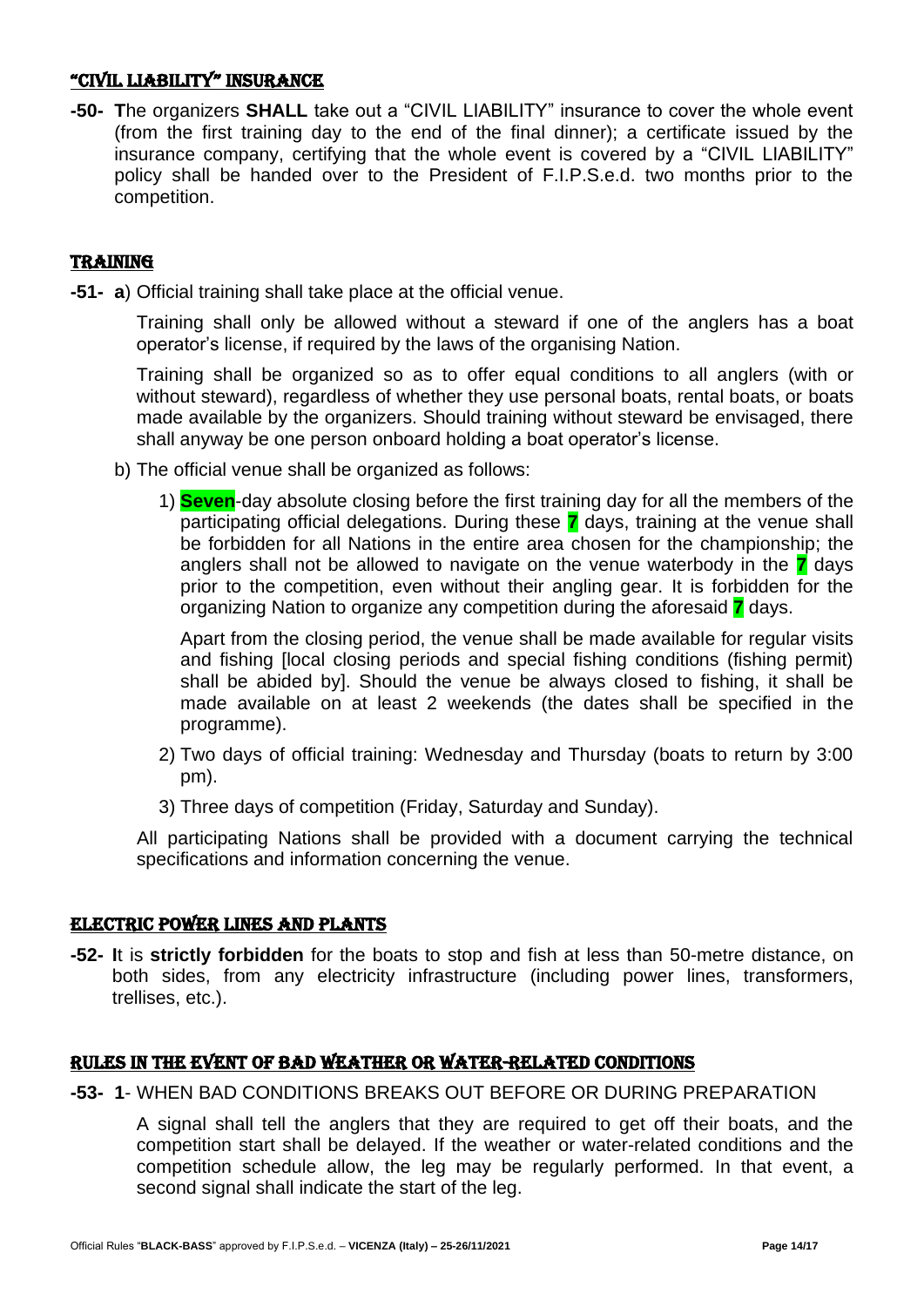If the weather or water-related conditions do not improve or the competition schedule does not allow, the leg shall simply be cancelled. The cancelled leg shall not be considered when making the rankings, which shall be established based on the results of the held leg(s). The cancelled leg shall not be held at a later stage.

# 2- IF BAD CONDITIONS BREAKS OUT DURING THE LEG

The leg shall immediately be stopped and the rods shall be placed horizontally in the boat area at the opposite end from the anglers. The leg stop signal shall be given by the Jury to the stewards by radio, by telephone, or by launching one or more signal rockets.

Should the swell be such as to endanger the boat crews, the stewards - again, following the Jury's instructions - shall immediately order their crews to reach the closest landing spot and wait there for a possible leg resumption signal.

If the weather or water-related conditions allow, the Jury shall authorise the resumption of the leg through the afore-mentioned communications systems and through the relevant stewards.

The Jury may shorten the duration of a leg if the competition schedule does not allow angling for 8 or 9 hours.

A leg shall be validated if it lasted at least half of the time envisaged for the whole leg.

Should the weather or water-related conditions not allow to duly carrying out a competition, the Jury may decide to cancel one leg. Said leg shall not be postponed and the ranking shall be drawn up based on the leg(s) that was/were actually carried out. The cancelled leg shall not be held again.

#### ANTI-DOPING CONTROLS

**-54- F**.I.P.S.e.d. adopts the World Anti-doping Code applied by C.I.P.S.

During a championship, the anglers selected to undergo anti-doping controls shall imperatively go to the designated place at the indicated time, following F.I.P.S.e.d.'s or the Jury's guidelines. When an angler selected to undergo anti-doping checks does not report for the controls, the concerned "pair" shall be disqualified from the competition and shall be given a penalty corresponding to the bottom rank in the ranking  $+1$ , for all the competition days the "pair" participated in.

Organizing Nations shall cover all anti-doping controls costs. All contacts with the NADO (National Anti-Doping Organization) of each Nation shall be exclusively kept by the organizers of the championship under consideration.

The organizers shall be responsible of the fishing material and equipment of the angler drawn to be tested, while he is undergoing the anti-doping control.

C.I.P.S., in quality of Testing Authority, will issue the relevant mission order on the ADAMS System, with the concerned instruction for the doping control tests.

A copy of the Doping Control Form (DCF), signed by the Doctor who has provided the tests, must be sent to the C.I.P.S. Secretariat [cipssecretariat@cips-fips.com](mailto:cipssecretariat@cips-fips.com) or delivered immediately after the competition to the F.I.P.S.e.d. official delegate present on place, who will forward it to C.I.P.S.

The athletes participating in the Championships, by registering, implicitly accept all WADA anti-doping rules.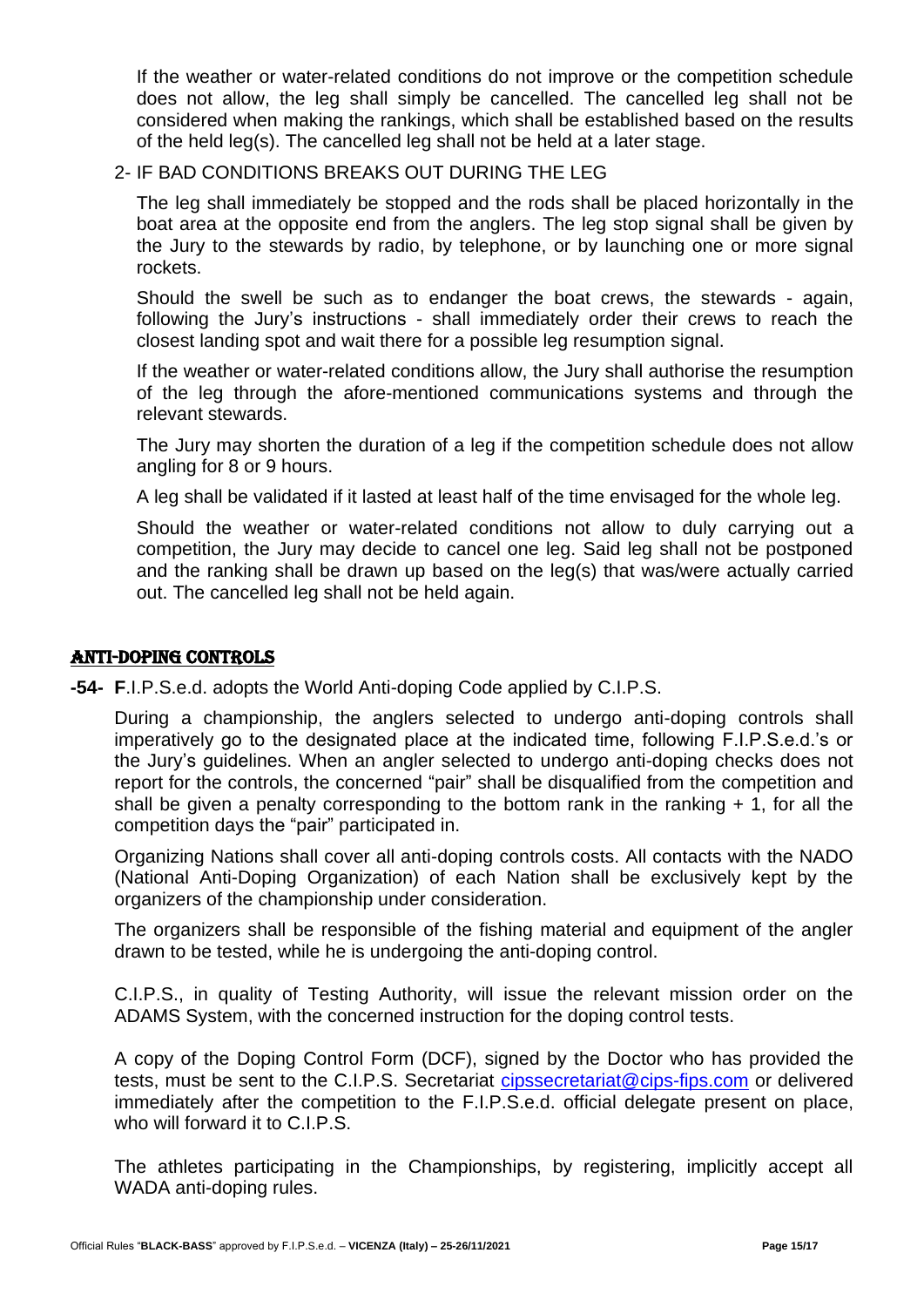Athlete whose illness or condition requires treatment with a prohibited substance or method must apply to C.I.P.S. for a Therapeutic Use Exemption (TUE) following the C.I.P.S. strict TUE application process.

He/she shall then use the application form, which can be downloaded from the ITA website: [https://ita.sport/uploads/2021/02/ITA\\_TUE\\_Form.pdf.](https://ita.sport/uploads/2021/02/ITA_TUE_Form.pdf)

The TUE request has to be sent to the following address: [tue@ita.sport.](mailto:tue@ita.sport) Athletes must therefore consult the Prohibited List [https://www.wada](https://www.wada-ama.org/sites/default/files/resources/files/2021list_en.pdf)[ama.org/sites/default/files/resources/files/2021list\\_en.pdf](https://www.wada-ama.org/sites/default/files/resources/files/2021list_en.pdf)**.**

#### F.I.P.S.**e.d.** AND C.I.P.S. FEES

**-55- A** € 150 fee shall be paid by each participating Nation; **for each individual "pair" the fee shall be € 50.** Said fees shall remain available to F.I.P.S.e.d.

A € 500 fee shall be paid by the organizing Nation to C.I.P.S.'s disposal (to be paid to C.I.P.S.'s bank account).

#### OPENING CEREMONY AND PRIZE AWARDING CEREMONY

**-56- T**he opening ceremony and the presentation of the teams shall take place two days before the first leg at 6:00 p.m. Said ceremony shall not last longer than 2 hours, and shall not end later than 08:00 p.m.

The top 3 teams and the top 3 "pairs" shall officially receive a GOLD, a SILVER and a BRONZE medal respectively. In conformity with international standards, during the prize awarding procedures, the national anthem of the winner (team or "pair") shall be played, and the national flags of the top three "pairs"/teams shall be raised. The medals shall be paid for by F.I.P.S.e.d. and shall be handed over by F.I.P.S.e.d.'s designated representative.

**In no case and for no reason extra medals in a number higher than that provided by these Rules for the official members of the Delegation may be requested from F.I.P.S.e.d.**

**In addition to the aforementioned medals, the only additional medals that the F.I.P.S.e.d. can assign must be reserved for those (maximum 3 per country) who have been officially registered as an extra delegation at the time of registration.**

**During the individual prize-giving ceremony, the fourth and fifth classified must also be called to the podium, but no medals will be awarded. At the end of the sports year, the athletes in question will receive the diploma certifying the result they have achieved.**

A certificate stating the results obtained shall be delivered to all the three first ranked Nations official members, who shall be present at the prize giving ceremony, as well as to the five first ranked "pairs".

**Starting from 2022, diplomas will no longer be delivered on occasion of the team and individual prize-giving ceremonies of each championship, but they will be sent to the various national federations at the end of the sports season. Each interested Federation will then have to arrange for their distribution to the entitled parties.**